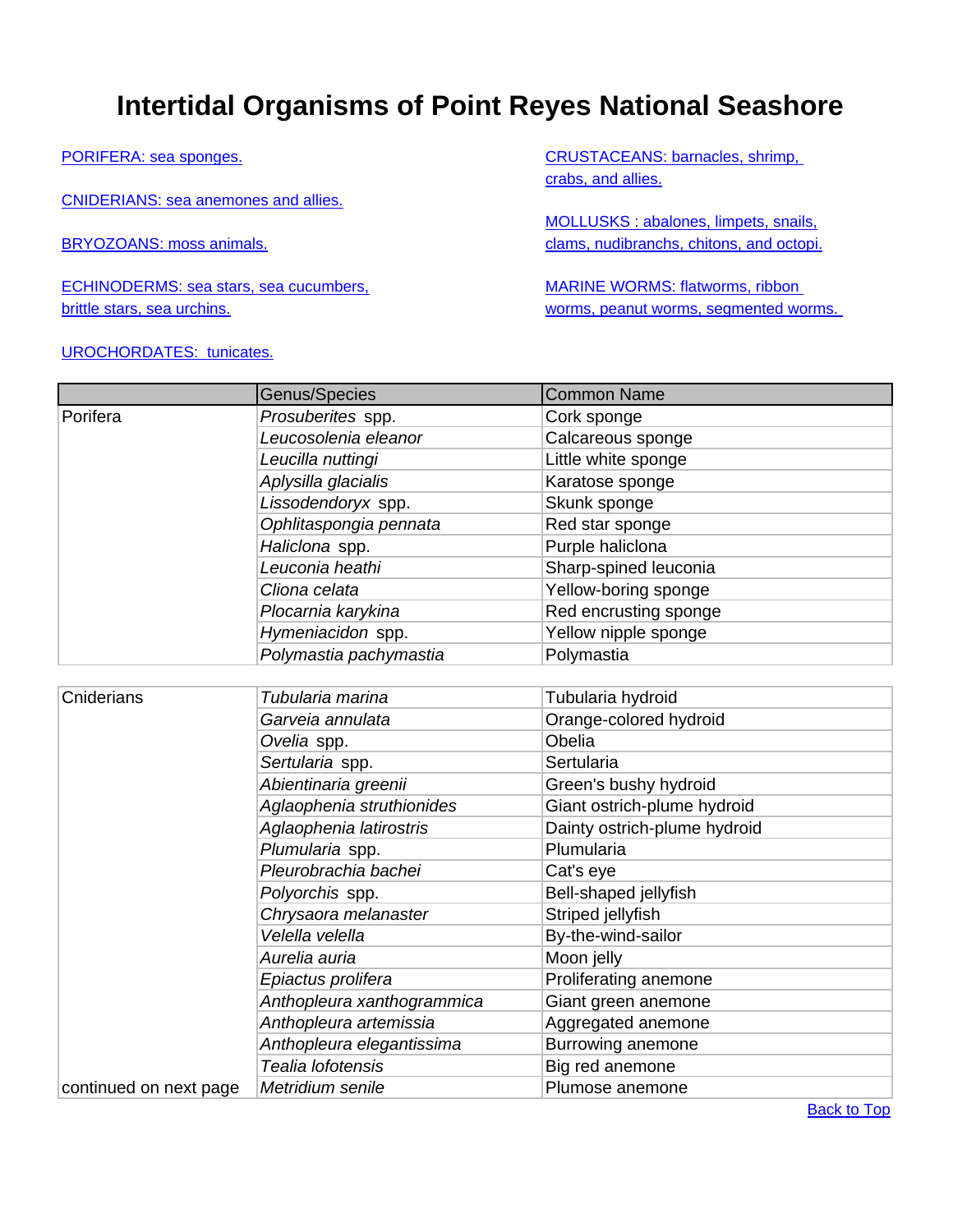|                  | Genus/Species          | <b>ICommon Name</b>    |  |
|------------------|------------------------|------------------------|--|
| Cniderians cont. | Corynactus californica | Small red anemone      |  |
|                  | Balanophyllia elegans  | Solitary coral anemone |  |

| <b>Bryozoans</b> | Several genera are common in the intertidal. |                       |
|------------------|----------------------------------------------|-----------------------|
|                  |                                              |                       |
| Echinoderms      | Dermasterias imbricata                       | Leather star          |
|                  | Asterina miniata                             | Bat star              |
|                  | Henricia leviuscula                          | Red sea star          |
|                  | Solaster dawsoni                             | Dawson's sun star     |
|                  | Leptasterias hexactis                        | Six-rayed star        |
|                  | Leptasterias pusilla                         | Little six-rayed star |
|                  | Pisaster ochraceous                          | Ochre star            |
|                  | Pisaster brevispinus                         | Short spined sea star |
|                  | Pisaster giganteus                           | Knobby star           |
|                  | Pycnopodia helianthoides                     | Sunflower star        |
|                  | Cucumaria miniata                            | Red sea cucumber      |
|                  | Eupentacta quinquesemita                     | White sea cucumber    |
|                  | Parastichopus californicus                   | Large sea cucumber    |
|                  | Leptosynapta albicans                        | Synaptid sea cucumber |
|                  | Ophiopholis aculeata                         | Daisy brittle star    |
|                  | Amphipholis pugetana                         | Little brittle star   |
|                  | Amphiodia occidentalis                       | Western brittle star  |
|                  | Ophiothrix spiculata                         | Spiny brittle star    |
|                  | Strongylocentrotus pupuratus                 | Purple sea urchin     |
|                  | Strongylocentrotus franciscanus              | Red sea urchin        |
|                  | Dendraster excentricus                       | Sand dollar           |

## Urochordates Commonly encountered genera include Ascidia, Clavelina, Ciona, and Styela.

| Crustaceans            | Pollicipes polymerus      | Gooseneck barnacles      |
|------------------------|---------------------------|--------------------------|
|                        | Balanus glandula          | Acorn barnacle           |
|                        | <b>Balanus crenatus</b>   | Subtidal acorn barnacle  |
|                        | <b>Balanus cariousus</b>  | <b>Thatched barnacle</b> |
|                        | <b>Balanus nubilus</b>    | Great barnacle           |
|                        | Ligia occidentalis        | Rock louse               |
|                        | Idothea resecata          | Isopod                   |
|                        | Orchestoidea californiana | Beach hopper             |
|                        | Caprella spp.             | Skeleton shrimp          |
|                        | Metacaprella kennerlyi    | Skeleton shrimp          |
|                        | Betaeus spp.              | Eye-shaded shrimp        |
|                        | Hapalogaster cavicatuda   | Hairy crab               |
|                        | Paraxanthias taylori      | Pebble crab              |
|                        | Tigriopus californicus    | Red copepod              |
|                        | Clausidium vancouverense  | Red copepod              |
|                        | Mytilicola orientalis     | Parasitic copepod        |
| continued on next page | Spirontocarius prionota   | Broken-back shrimp       |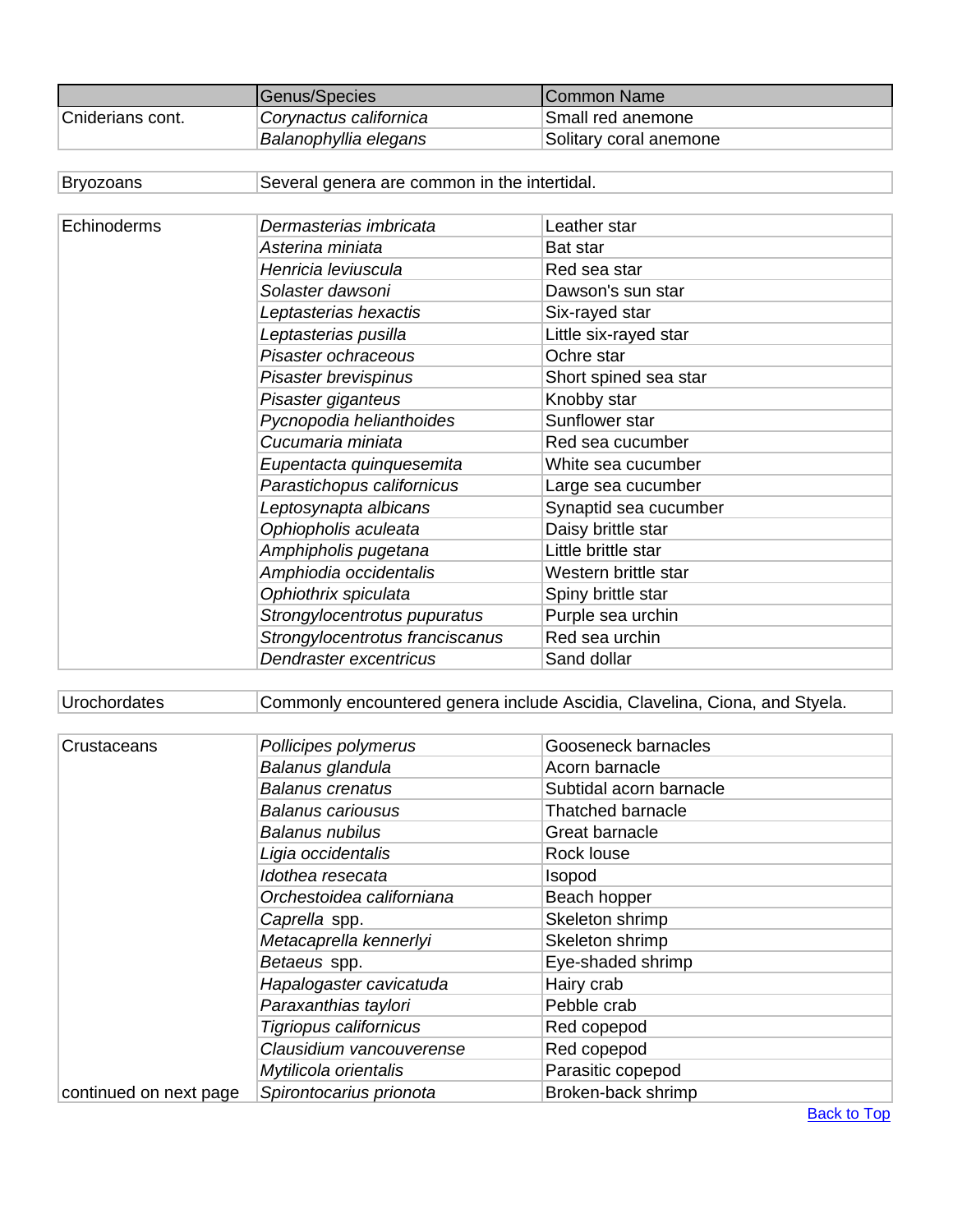|                        | Genus/Species               | <b>Common Name</b>         |
|------------------------|-----------------------------|----------------------------|
| Crustaceans cont.      | Crangon spp.                | Bay shrimp                 |
|                        | Upogebia pugettensis        | Blue ghost shrimp          |
|                        | Callianassa californiensis  | Bay ghost shrimp           |
|                        | Blepharipoda occidentalis   | Spiny mole crab            |
|                        | Emerita analoga             | Mole crab                  |
|                        | Hapalogaster cavicuda       | Stone crab                 |
|                        | Cryptolithodes sitchenis    | Turtle crab                |
|                        | Pagurus spp.                | Hermit crab                |
|                        | Pleuroncodes planipes       | Pelagic red crab           |
|                        | Petrolisthes cinctipes      | Flat porcelain crab        |
|                        | Pachycheles pubescens       | Porcelain crab             |
|                        | Pachycheles rudis           | Thick-clawed crab          |
|                        | Pugettia spp.               | Kelp crabs                 |
|                        | Mimulus foliatus            | Encrusting crab            |
|                        | Scyra acutifrons            | Sharp-nosed crab           |
|                        | Loxorhynchus crispatus      | Masking crab               |
|                        | Cancer antennarius          | Rock crab                  |
|                        | Cancer magister             | Dungeness crab             |
|                        | Cancer productus            | Red crab                   |
|                        | Fabia subquadrata           | Pea crab                   |
|                        | Pinnixa spp.                | Pea crabs                  |
|                        | Scleroplax granulata        | Pea crab                   |
|                        | Pachygrapsus crassipes      | Lined shore crab           |
|                        | Hemigrapsus nudus           | Purple shore crab          |
|                        | Pycnogonum stearnsi         | Sea spider                 |
|                        |                             |                            |
| <b>Mollusks</b>        | <b>Haliotis refescens</b>   | Red abalone                |
|                        | Haliotis cracherodii        | <b>Black abalone</b>       |
|                        | <b>Haliotis walallensis</b> | Flat abalone               |
|                        | Haliotis kamtschatkana      | Pinto abalone              |
|                        | Fissurella volcano          | Keyhole limpet             |
|                        | Megaterbennus bimaculatus   | Two-spotted keyhole limpet |
|                        | Diodora arnoldi             | Keyhole limpet             |
|                        | Dodora aspera               | Rough keyhole limpet       |
|                        | Acmaea mitra                | Dunce cap limpet           |
|                        | Acmaea palaecea             | Chaffy limpet              |
|                        | Collisella digitalis        | <b>Ribbed limpet</b>       |
|                        | Collisella scabra           | Rough limpet               |
|                        | Collisella limatula         | File limpet                |
|                        | Collisella pelta            | Shield limpet              |
|                        | Notoacmea insessa           | Seaweed limpet             |
|                        | Notoacmea paleacea          | Surfgrass limpet           |
|                        | Notoacmea scutum            | Plate limpet               |
|                        | Lottia gigantea             | Owl limpet                 |
|                        | Calliostoma spp.            | Top snails                 |
| continued on next page | Tegula brunnea              | Brown turban snails        |

**Back to Top**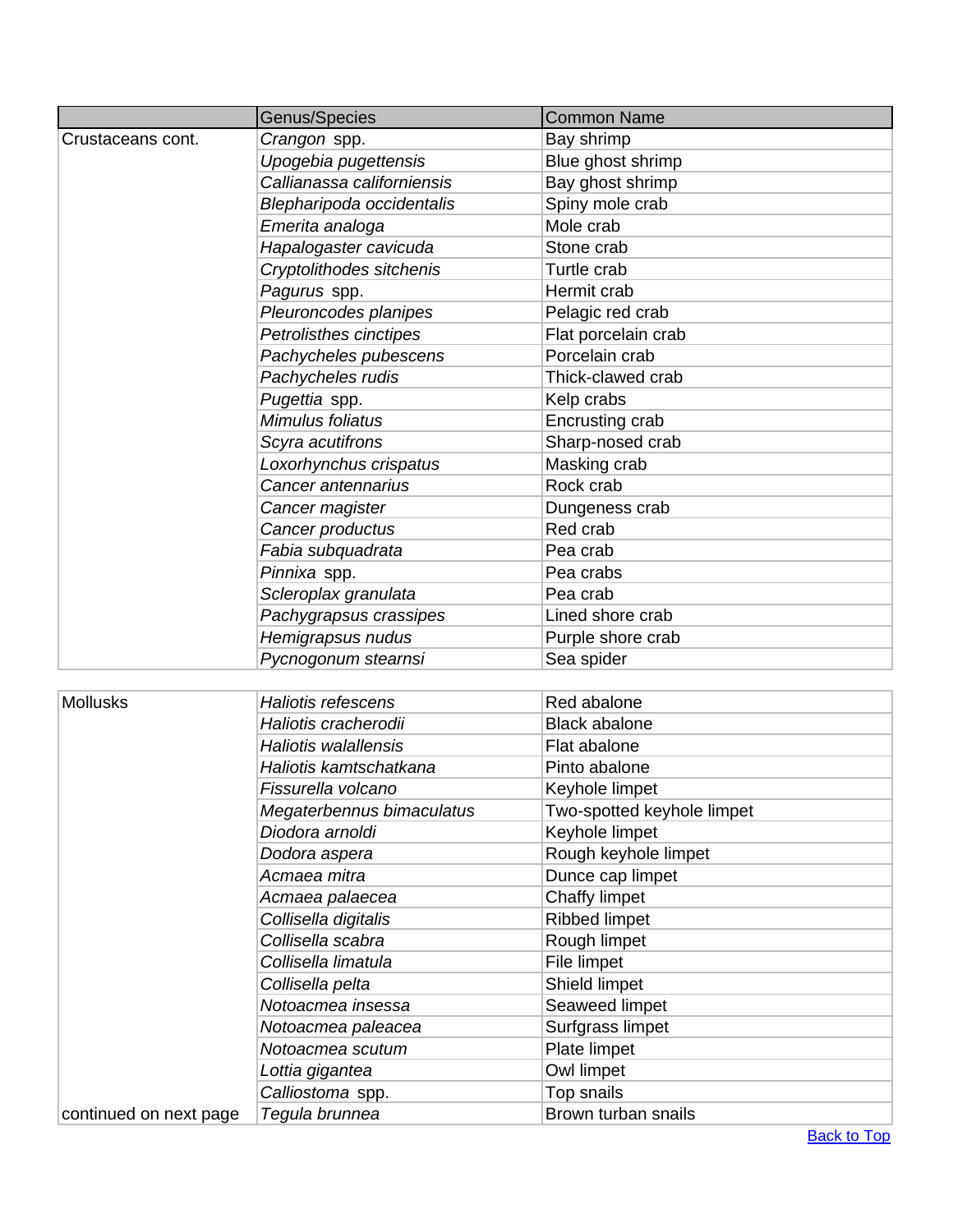|                        | Genus/Species             | <b>Common Name</b>         |
|------------------------|---------------------------|----------------------------|
| Mollusks cont.         | Tegula fenebralis         | <b>Black turban snails</b> |
|                        | Littorina spp.            | Periwinkles                |
|                        | Littorina planaxis        | Eroded periwinkle          |
|                        | Cerithidea californica    | California horn snail      |
|                        | Batillaria zonalis        | Horn snail                 |
|                        | Crepidula adunca          | Hooked slipper snail       |
|                        | Polinices lewisii         | Giant moon snail           |
|                        | Ceratostoma foliatum      | Leafy hornmouth            |
|                        | Urosalpinx cinerea        | Atlantic oyster drill      |
|                        | Ocenebra japonica         | Japanese oyster drill      |
|                        | Acanthina spirata         | Unicorn whelk              |
|                        | Nucella canaliculata      | Channeled dog whelk        |
|                        | Nucella emarginata        | Emarginated dog whelk      |
|                        | Nucella lamellosa         | Wrinkled dog whelk         |
|                        | Searlesia dira            | Dire whelk                 |
|                        | Amphissa columbiana       | Wrinkled dove snail        |
|                        | Nassarius obsoletus       | Dog whelk                  |
|                        | Nassarius fossatus        | Channeled nassa            |
|                        | Nassarius cooperi         | Cooper's lean nassa        |
|                        | Olivella biplicata        | Purple olive               |
|                        | Aplysia californica       | Brown sea hare             |
|                        | Phyllaplysia taylori      | Taylor's sea hare          |
|                        | Pleurobranchaea bachei    | Pleurobranchaea            |
|                        | Cadlina spp.              | Cadlina                    |
|                        | Hallaxa chani             | Chan's nudibranch          |
|                        | Rostanga pulchra          | Scarlet nudibranch         |
|                        | Archidoris montereyensis  | Monterey dorid             |
|                        | Anisodoris nobilis        | Sea lemon                  |
|                        | Diaulula sandiegensis     | Ring-spotted dorid         |
|                        | Hopkinsia rosacea         | Hopkin's rose              |
|                        | Acanthodoris nanaimoensis | Wine-plume dorid           |
|                        | Triopha maculata          | Spotted triopha            |
|                        | Triopha catalinae         | Sea clown nudibranch       |
|                        | Melibe leonina            | Melibe                     |
|                        | Antiopella barbarensis    | Cockscomb nudibranch       |
|                        | Dirona albolineata        | Chalk-lined nudibranch     |
|                        | Dirona picta              | Spotted dirona             |
|                        | Coryphella trilineata     | Three-lined nudibranch     |
|                        | Fighting phidiana         | Fighting phidiana          |
|                        | Hermissenda crassicornis  | Hermissenda                |
|                        | Aeolidia papillosa        | Shag-rug nudibranch        |
|                        | Trimusculus reticulatus   | Reticulate button snail    |
|                        | Colsella senhousii        | Horse mussel               |
|                        | Mytilus californianus     | California mussel          |
|                        | Mytilus edulis            | Bay mussel                 |
| continued on next page | Ostrea lurida             | Olympia oyster             |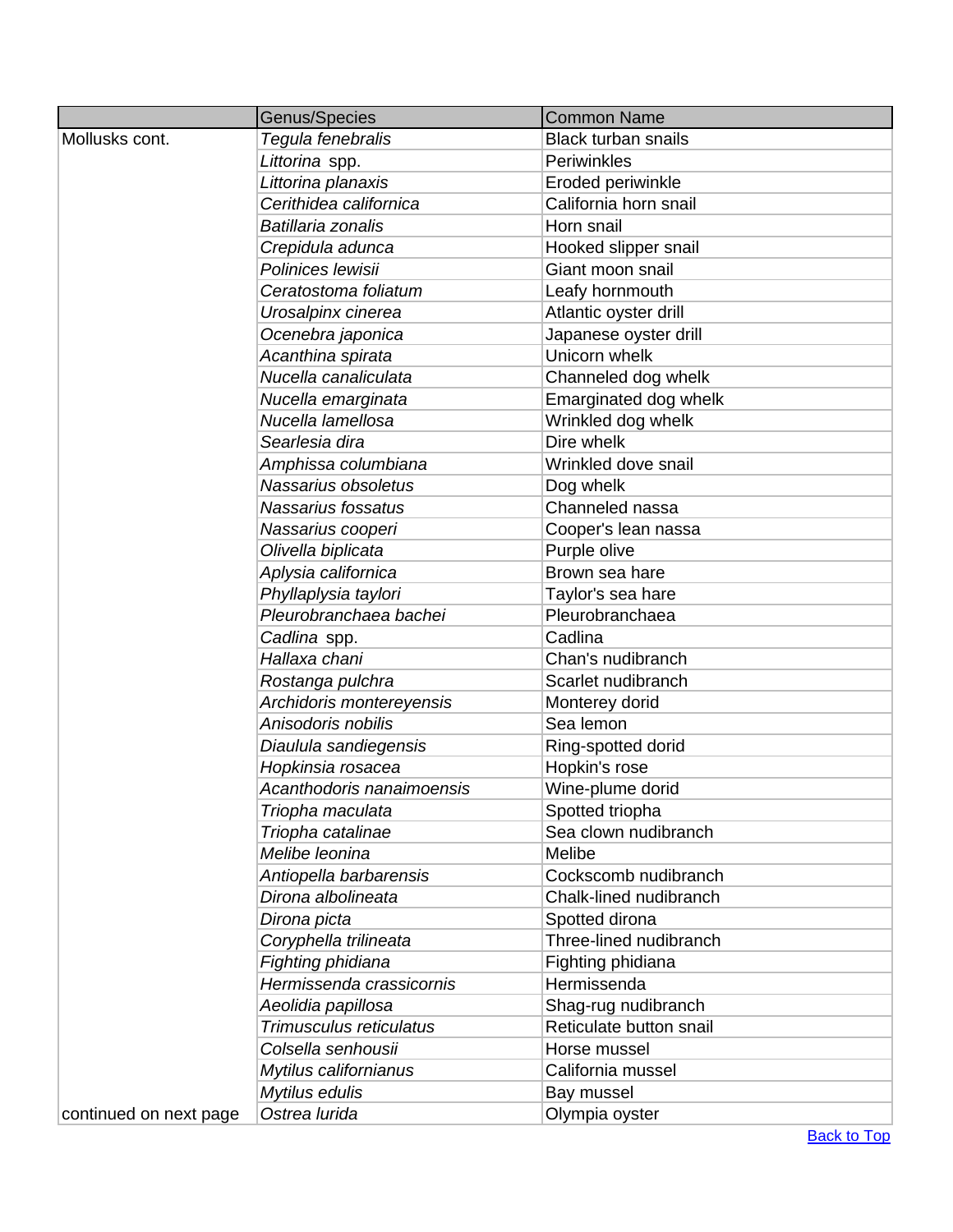|                        | Genus/Species            | <b>Common Name</b>  |
|------------------------|--------------------------|---------------------|
| Mollusks cont.         | Crassostrea gigas        | Japanese oyster     |
|                        | Crassostrea virginica    | Eastern oyster      |
|                        | Pododesmus cepio         | Abalone jingle      |
|                        | Hinnites giganteus       | Rock scallop        |
|                        | Clinocardium nuttalli    | Heart cockle        |
|                        | Gemma gemma              | Gem clam            |
|                        | Saxidomus nuttalli       | Washington clam     |
|                        | Protothaca staminea      | Littleneck clam     |
|                        | Protothaca semidecussata | Japanese littleneck |
|                        | Tresus nuttalli          | Horseneck clam      |
|                        | Macoma nasuta            | Bent-nosed clam     |
|                        | Macoma secta             | White sand clam     |
|                        | Nuttallia nuttalli       | Purple clam         |
|                        | Siliqua patula           | Pacific razor clam  |
|                        | Hiatella arctica         | Little gaper        |
|                        | Panopea generosa         | Geoduck clam        |
|                        | Penitella penita         | Flat-tipped piddock |
|                        | Lepidozona mertensii     | Merten's chiton     |
|                        | Tonicella lineata        | Lined chiton        |
|                        | Nuttalina californica    | Nuttall's chiton    |
|                        | Mopalia muscosa          | Mossy chiton        |
|                        | Mopalia ciliata          | Mossy chiton        |
|                        | Mopalia lignosa          | Mossy chiton        |
|                        | Placiphorella velata     | Veiled chiton       |
|                        | Katharina tunicata       | Leather chiton      |
|                        | Cryptochiton stelleri    | Gumboot chiton      |
|                        | Loligo opalescens        | Common squid        |
|                        | Octopus rubescens        | Red octopus         |
|                        | Octopus dofleini         | Giant octopus       |
|                        |                          |                     |
| <b>Marine Worms</b>    | Arctonoe fragilis        | Scale worm          |
|                        | Arabella seminaculata    | Arabella            |
|                        | Axiothella rubrocinta    | Red joint worm      |
|                        | Dodecaceria spp.         | Cirratulid worm     |
|                        | Euzonius mucronata       | Red blood worm      |
|                        | Eudistylia polymorpha    | Plume worm          |
|                        | Glycera americana        | Glycerid worm       |
|                        | Halosydna brevisetosa    | Scale worm          |
|                        | Harmothoe imbricata      | Scale worm          |
|                        | Hesperonoe complanta     | Scale worm          |
|                        | Hoploplana californica   | Flatworm            |
|                        | Leptoplana chloranota    | Flatworm            |
|                        | Micrura verrilli         | Ribbon worm         |
|                        | Neanthes brandti         | Big nereid worm     |
|                        | Nephtys caecoides        | <b>Nephtys</b>      |
| continued on next page | Nereis spp.              | Nereid tube worm    |